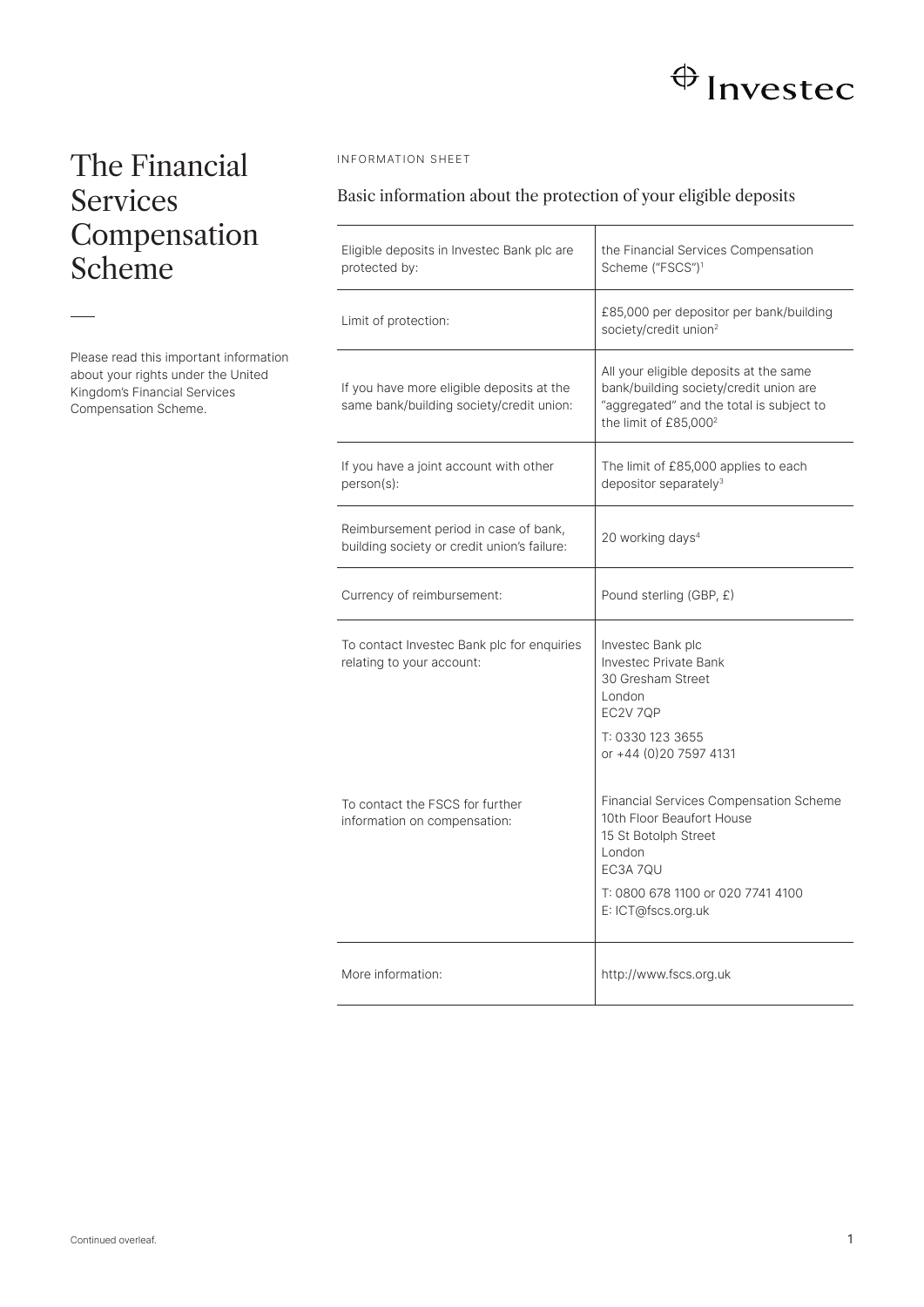## Additional information

## Scheme responsible for the protection of your eligible deposit

Your eligible deposit is covered by a statutory Deposit Guarantee Scheme. If insolvency of your bank, building society or credit union should occur, your eligible deposits would be repaid up to £85,000 by the Deposit Guarantee Scheme.

#### General limit of protection 2

1

If a covered deposit is unavailable because a bank, building society or credit union is unable to meet its financial obligations, depositors are repaid by a Deposit Guarantee Scheme. This repayment covers a maximum of £85,000 per bank, building society or credit union. This means that all eligible deposits at the same bank, building society or credit union are added up in order to determine the coverage level. If, for instance a depositor holds a savings account with £80,000 and a current account with £20,000, he or she will only be repaid £85,000.

In some cases eligible deposits which are categorised as "temporary high balances" are protected above £85,000 for six months after the amount has been credited or from the moment when such eligible deposits become legally transferable. These are eligible deposits connected with certain events including:

- a. certain transactions relating to the depositor's current or prospective only or main residence or dwelling;
- b. a death, or the depositor's marriage or civil partnership, divorce, retirement, dismissal, redundancy or invalidity;
- c. the payment to the depositor of insurance benefits or compensation for criminal injuries or wrongful conviction.

More information can be obtained under http://www.fscs.org.uk

#### Limit of protection for joint accounts 3

In case of joint accounts, the limit of £85,000 applies to each depositor. However, eligible deposits in an account to which two or more persons are entitled as members of a business partnership, association or grouping of a similar nature, without legal personality, are aggregated and treated as if made by a single depositor for the purpose of calculating the limit of £85,000.

#### Reimbursement 4

The responsible Deposit Guarantee Scheme is the Financial Services Compensation Scheme, 10th Floor Beaufort House, 15 St Botolph Street, London, EC3A 7QU, Tel: 0800 678 1100 or 020 7741 4100, Email: ICT@fscs.org.uk. It will repay your eligible deposits (up to £85,000) within 20 working days until 31 December 2018; within 15 working days from 1 January 2019 until 31 December 2020; within 10 working days from 1 January 2021 to 31 December 2023; and within 7 working days from 1 January 2024 onwards, save where specific exceptions apply.

Where the FSCS cannot make the repayable amount available within 7 working days, it will, from 1 June 2016 until 31 December 2023, ensure that you have access to an appropriate amount of your covered deposits to cover the cost of living (in the case of a depositor which is an individual) or to cover necessary business expenses or operating costs (in the case of a depositor which is not an individual or a large company) within 5 working days of a request. If you have not been repaid within these deadlines, you should contact the Deposit Guarantee Scheme since the time to claim reimbursement may be barred after a certain time limit. Further information can be obtained under http://www.fscs.org.uk.

### Other important information

In general, all retail depositors and businesses are covered by Deposit Guarantee Schemes. Exceptions for certain deposits are stated on the website of the responsible Deposit Guarantee Scheme. Your bank, building society or credit union will also inform you of any exclusions from protection which may apply. If deposits are eligible, the bank, building society or credit union shall also confirm this on the statement of account.